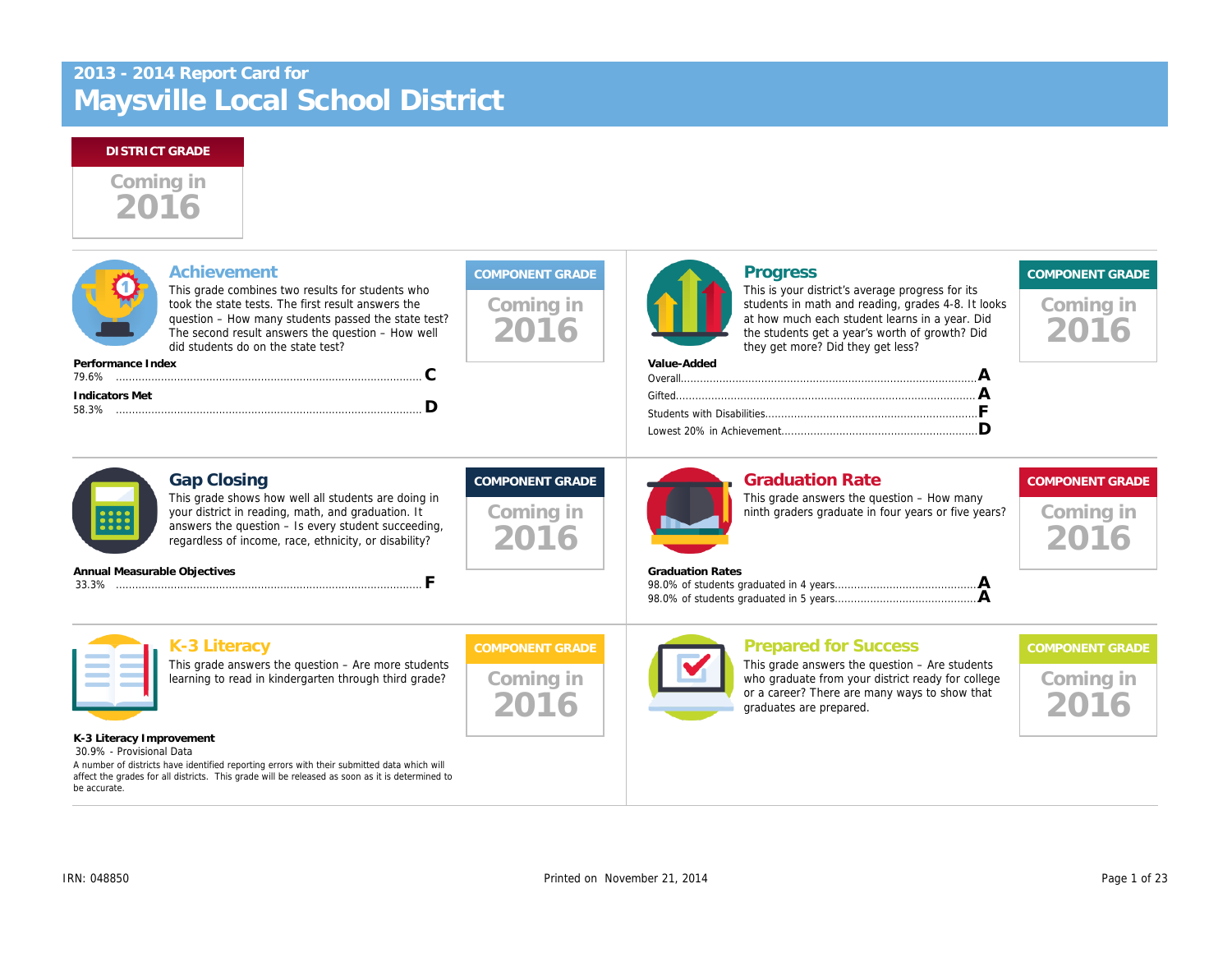### Achievement

This grade combines two results for students who took the state tests. The first result answers the question – How many students passed the state test? The second result answers the question – How well did state test? The second result answers the question – now well did<br>students do on the state test?



### Performance Index

 $\mathsf C$ 

The Performance Index measures the test results of every student, not just those who score proficient or higher. There are six levels on the index and districts receive points for every student in each of these levels. The higher the achievement level the more the points awarded in the district's index. This rewards schools and districts for improving performance.

### Performance Index

| Achievement<br>Level | Pct of<br>Students |   | Points for<br>this Level |     | Points<br>Received |
|----------------------|--------------------|---|--------------------------|-----|--------------------|
| <b>Advanced Plus</b> | 0.3                | x | 1.3                      |     | 0.4                |
| Advanced             | 17.5               | x | 1.2                      | $=$ | 21.1               |
| Accelerated          | 24.4               | x | 1.1                      | $=$ | 26.9               |
| Proficient           | 36.2               | x | 1.0                      | $=$ | 36.2               |
| Basic                | 15.0               | x | 0.6                      | $=$ | 9.0                |
| Limited              | 6.6                | x | 0.3                      | $=$ | 2.0                |
| Untested             | 0.0                | x | 0.0                      | $=$ | 0.0                |
|                      |                    |   |                          |     | 95.5               |

79.6% 95.5 of a possible 120.0

| $A =$ | $90.0 - 100.0\%$   |
|-------|--------------------|
|       | $B = 80.0 - 89.9%$ |
| $C =$ | 70.0 - 79.9%       |
| D =   | $50.0 - 69.9%$     |
| F =   | $0.0 - 49.9%$      |

Performance Index Trend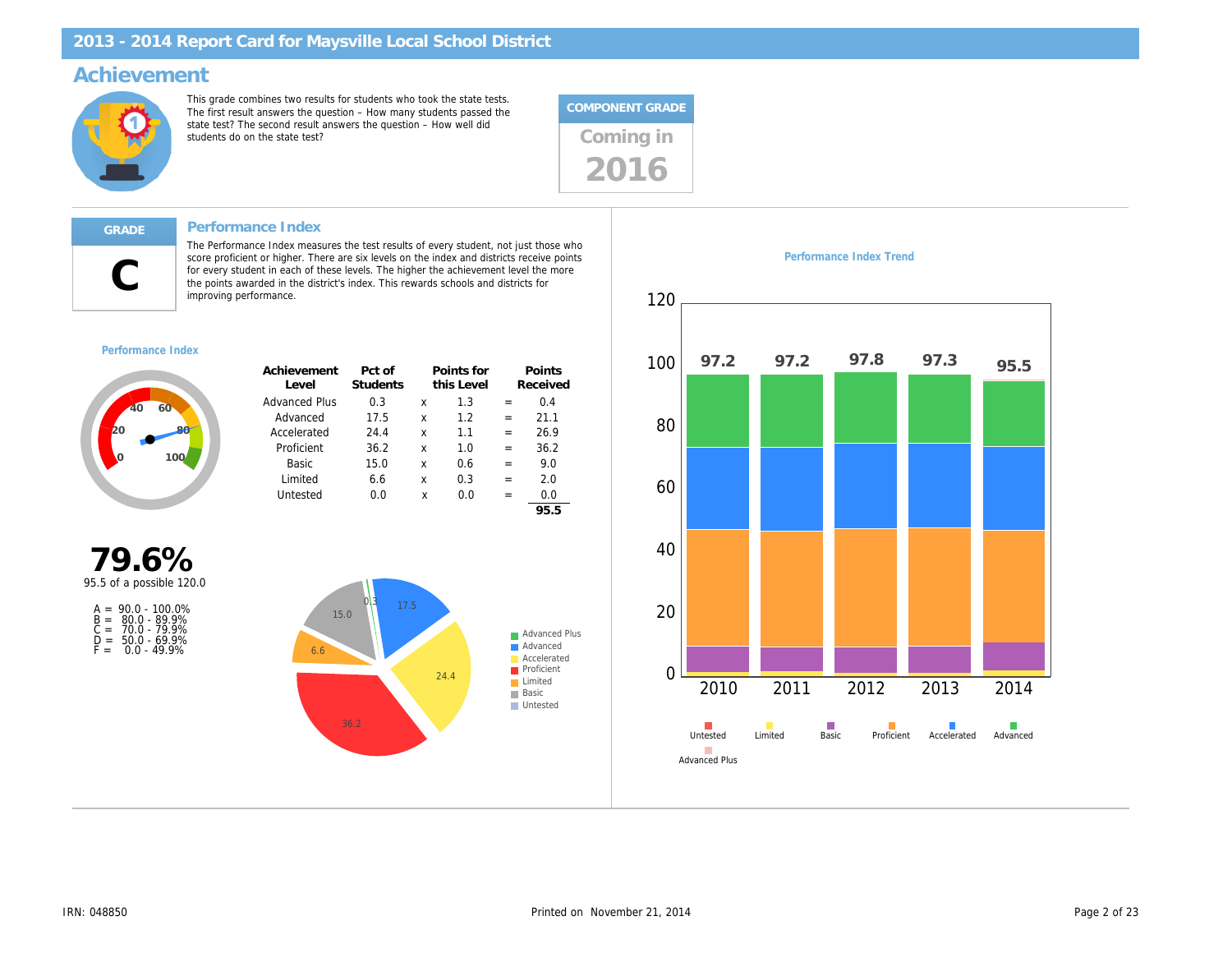### Indicators Met

 $\Box$ 

Indicators Met measures the percent of students who have passed state tests. Test results are reported for each student in a grade and subject. At least 80 percent of students must pass to get credit for the indicator.

### Indicators Met %



A =<br>B =<br>C =<br>D =<br>F = 90.0 - 100.0% 80.0 - 89.9% 70.0 - 79.9% 50.0 - 69.9% 0.0 - 49.9%

| 3rd Grade | <b>Mathematics</b> | 75.5%              |       |  |
|-----------|--------------------|--------------------|-------|--|
|           |                    | Reading            | 82.6% |  |
|           | 4th Grade          | <b>Mathematics</b> | 83.1% |  |
|           |                    | Reading            | 88.1% |  |
|           |                    | <b>Mathematics</b> | 56.6% |  |
| 5th Grade | Reading            | 69.2%              |       |  |
|           |                    | Science            | 59.3% |  |

### Grades 3-5 Grades 6-8

| 6th Grade | Mathematics        | 77.1% |
|-----------|--------------------|-------|
|           | Reading            | 85.1% |
| 7th Grade | <b>Mathematics</b> | 69.6% |
|           | Reading            | 79.6% |
| 8th Grade | <b>Mathematics</b> | 79.1% |
|           | Reading            | 78.2% |
|           | Science            | 71.4% |

### **Ohio Graduation**

| OGT, 10th Graders | Mathemati  |
|-------------------|------------|
|                   | Reading    |
|                   | Science    |
|                   | Social Stu |
|                   | Writing    |
| OGT, 11th Graders | Mathemati  |
|                   | Reading    |
|                   | Science    |
|                   | Social Stu |
|                   | Writing    |
|                   |            |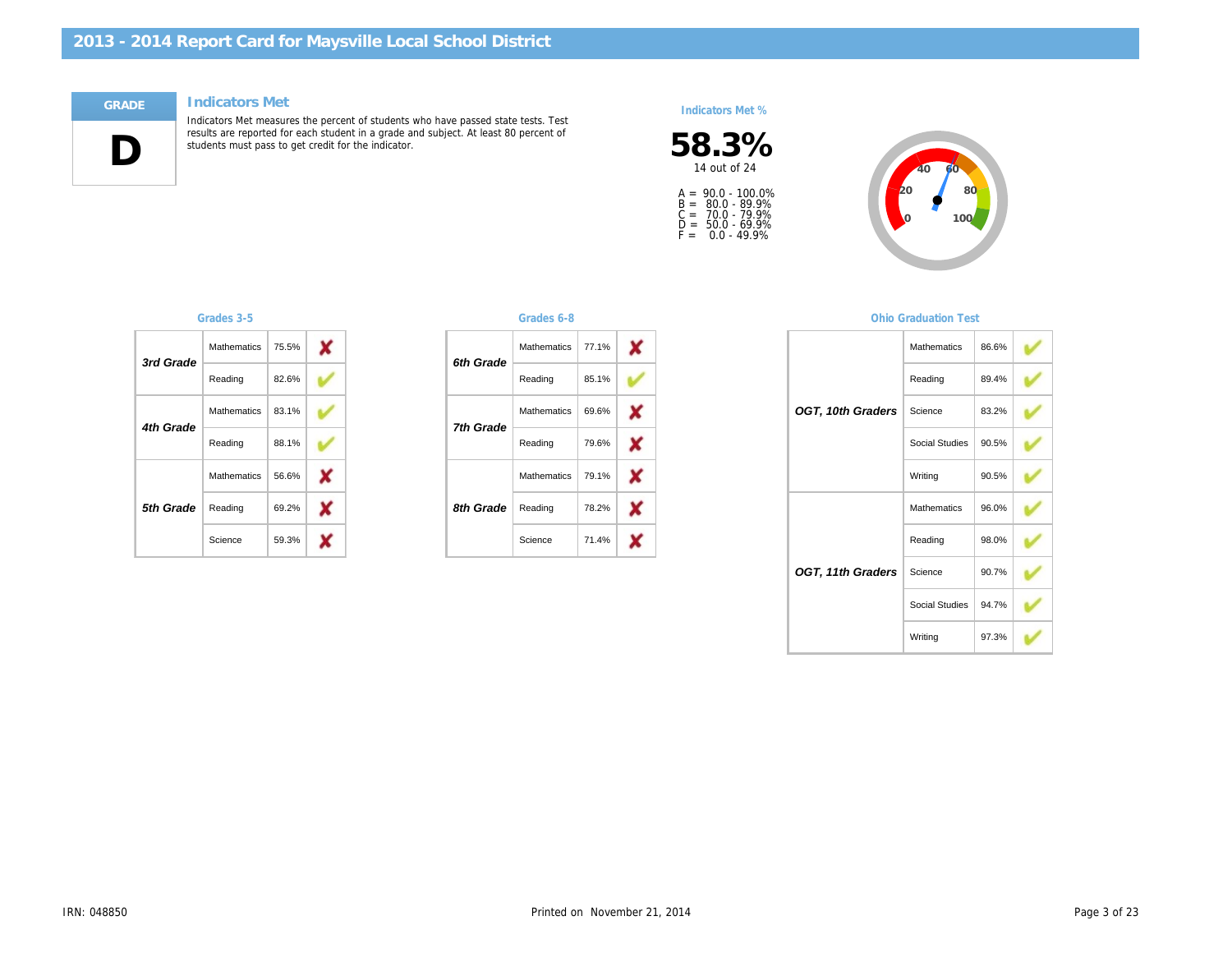# 2013 - 2014 Report Card for Maysville Local School District Achievement Levels by Grade Proficient Percent Trend by Grade Proficient Percent Trend by Grade 3rd Grade 3rd Grade 3rd Grade 3rd Grade 3rd Grade 3rd Grade 3rd Grade 3rd Grade 3rd Grade 3rd Grade 3rd Grade 4th Grade **4th Grade** 4th Grade 3th and the set of the set of the set of the set of the set of the set of the set of the set of the set of the set of the set of the set of the set of the set of the set of the set of the se 5th Grade 5th Grade 5th Grade 5th Grade 5th Grade 5th Grade 5th Grade 5th Grade 5th Grade 5th Grade 5th Grade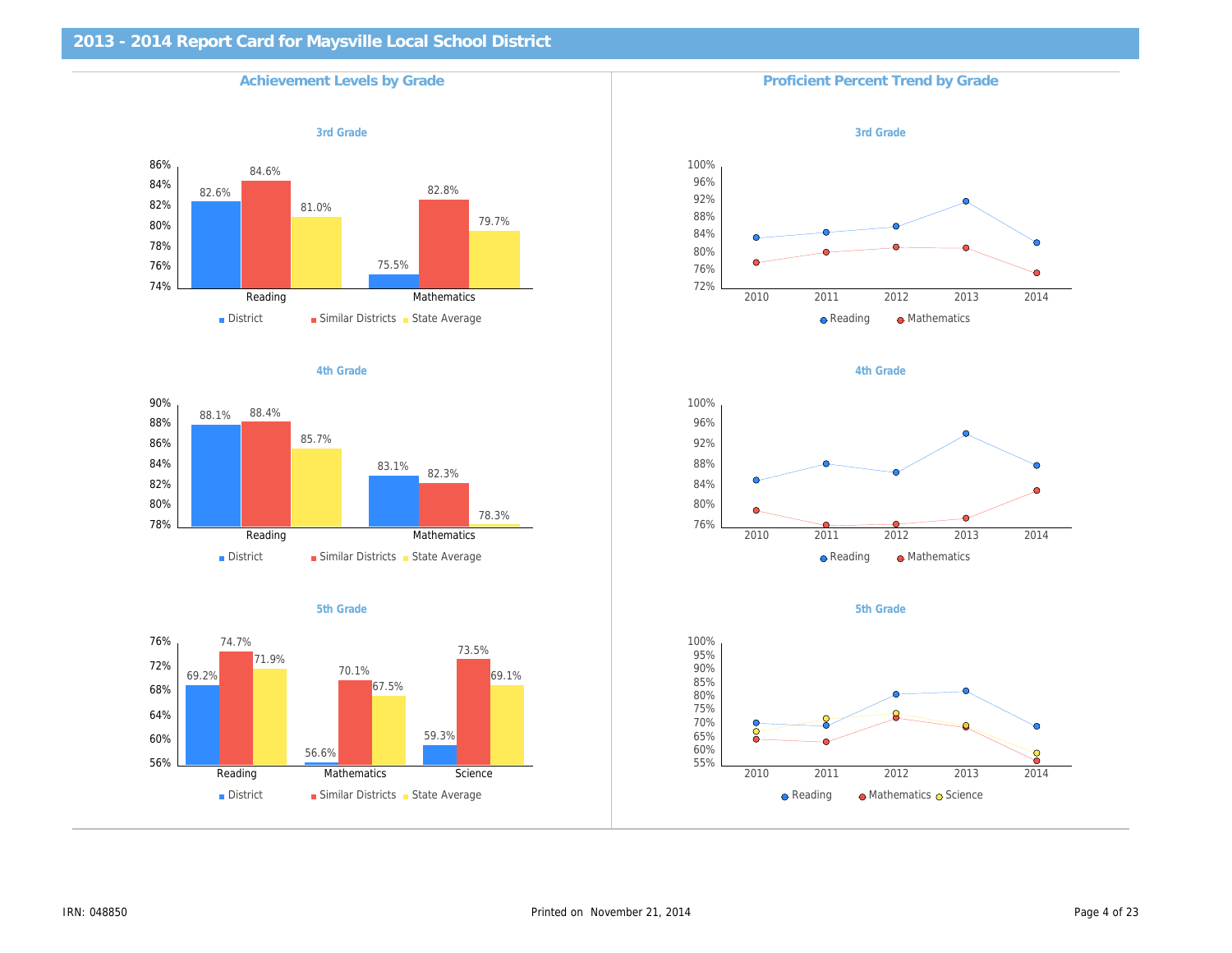| 2013 - 2014 Report Card for Maysville Local School District |           |
|-------------------------------------------------------------|-----------|
| 6th Grade                                                   | 6th Grade |
|                                                             |           |
|                                                             |           |
|                                                             |           |
|                                                             |           |
|                                                             |           |
|                                                             |           |
| 7th Grade                                                   | 7th Grade |
|                                                             |           |
|                                                             |           |
|                                                             |           |
|                                                             |           |
|                                                             |           |
|                                                             |           |
| 8th Grade                                                   | 8th Grade |
|                                                             |           |
|                                                             |           |
|                                                             |           |
|                                                             |           |
|                                                             |           |
|                                                             |           |
|                                                             |           |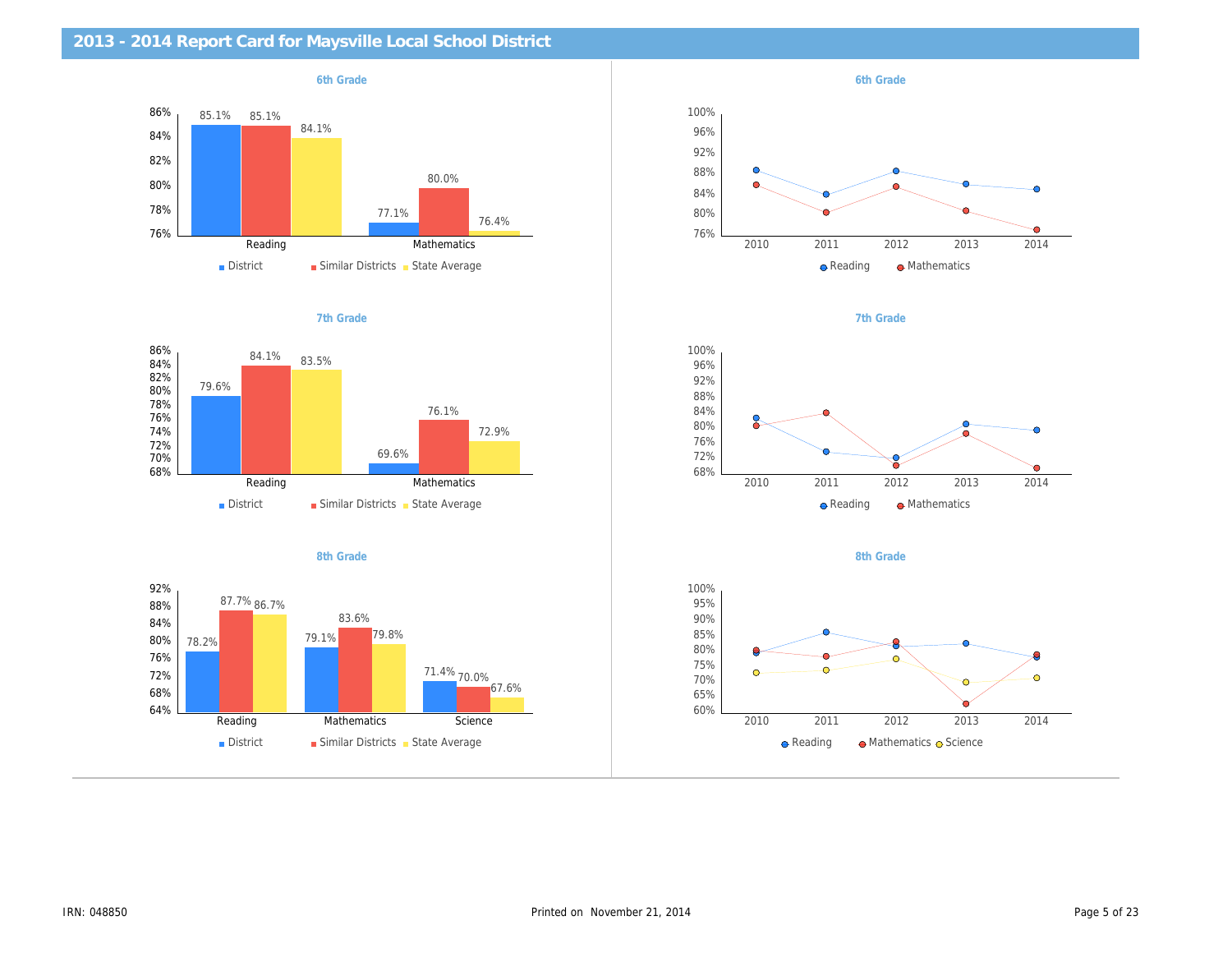| 2013 - 2014 Report Card for Maysville Local School District |                           |
|-------------------------------------------------------------|---------------------------|
| 10th Grade OGT                                              | 10th Grade OGT            |
|                                                             |                           |
|                                                             |                           |
|                                                             |                           |
|                                                             |                           |
|                                                             |                           |
|                                                             |                           |
| 11th Grade Cumulative OGT                                   | 11th Grade Cumulative OG1 |
|                                                             |                           |
|                                                             |                           |
|                                                             |                           |
|                                                             |                           |
|                                                             |                           |
|                                                             |                           |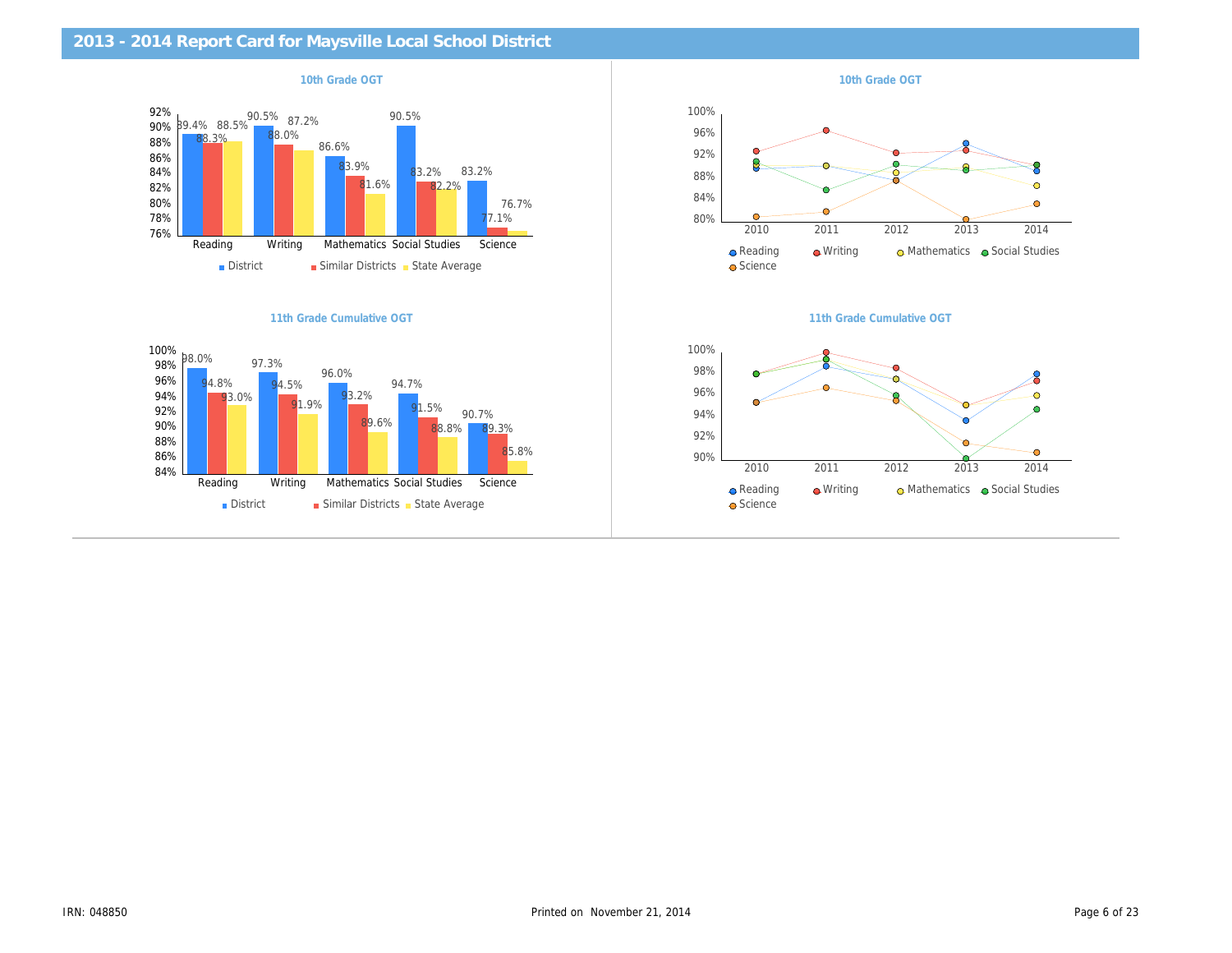# Gifted Students

The Gifted Students data and Indicator highlight the opportunities for and performance of gifted students. The dashboard answers several questions: How many students are identified as gifted and in what categories? How many of those students are receiving gifted services? How well are those gifted students performing? The Gifted Indicator measures whether opportunity and performance expectations are being met for gifted students.

| <b>INDICATOR</b> |  |
|------------------|--|
| oming in;        |  |

13.6% of enrollment Students Identified as **Gifted** 

3.7% of enrollment Students Receiving Gifted Services

Gifted Summary **Achievement Achievement Achievement** 

This chart illustrates the test achievement levels by test's subject. For example, how well do students i the state Reading tests?

Value-Added

Value-Added measures the progress for all students identified as gifted in reading, math, and/or superior cognitive ability.

**GRADE** 

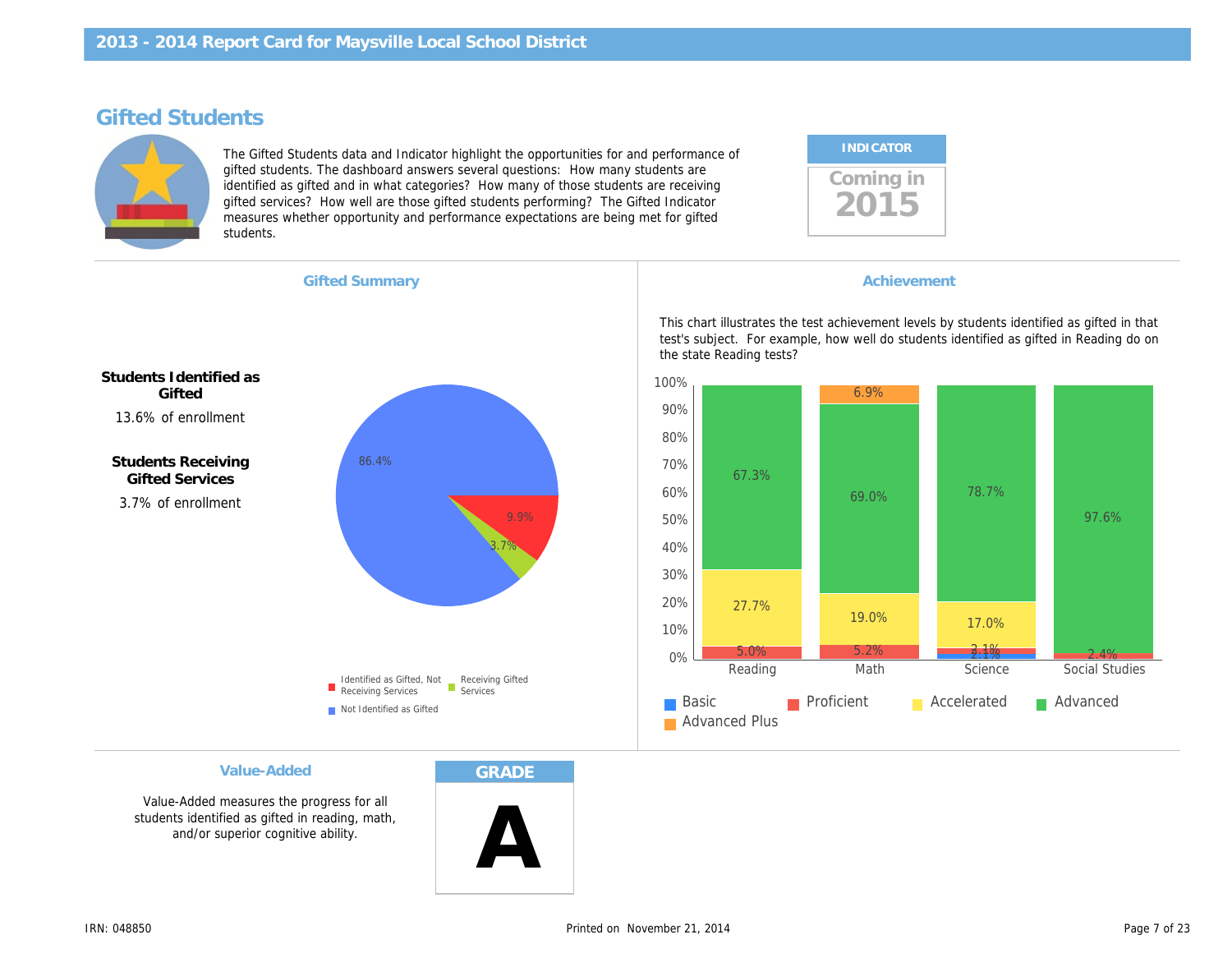# Enrollment by Gifted Category

These charts show the percentage of enrolled students that are identified as gifted and that are receiving gifted

All Grades

Grades 4-8 Grades 9-12

Grades K-3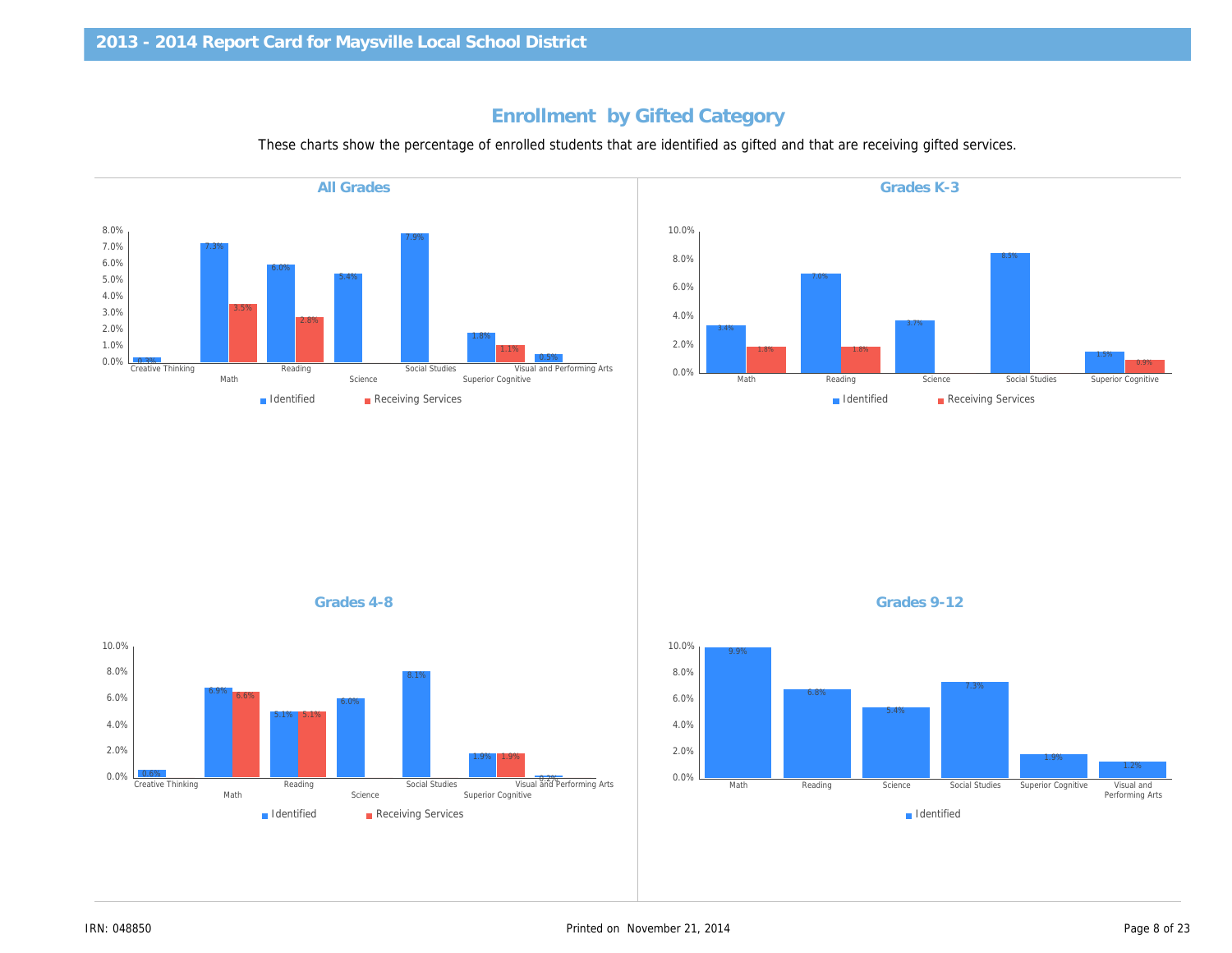# Identified and Receiving Services

These charts show, of the students identified as gifted, the percentage of students receiving gifted service

| <b>All Grades</b> | Grades K-3  |
|-------------------|-------------|
|                   |             |
|                   |             |
|                   |             |
|                   |             |
|                   |             |
|                   |             |
|                   |             |
|                   |             |
|                   |             |
|                   |             |
|                   |             |
|                   |             |
|                   |             |
|                   |             |
|                   |             |
|                   |             |
|                   |             |
| Grades 4-8        | Grades 9-12 |
|                   |             |
|                   |             |
|                   |             |
|                   |             |
|                   |             |
|                   |             |
|                   |             |
|                   |             |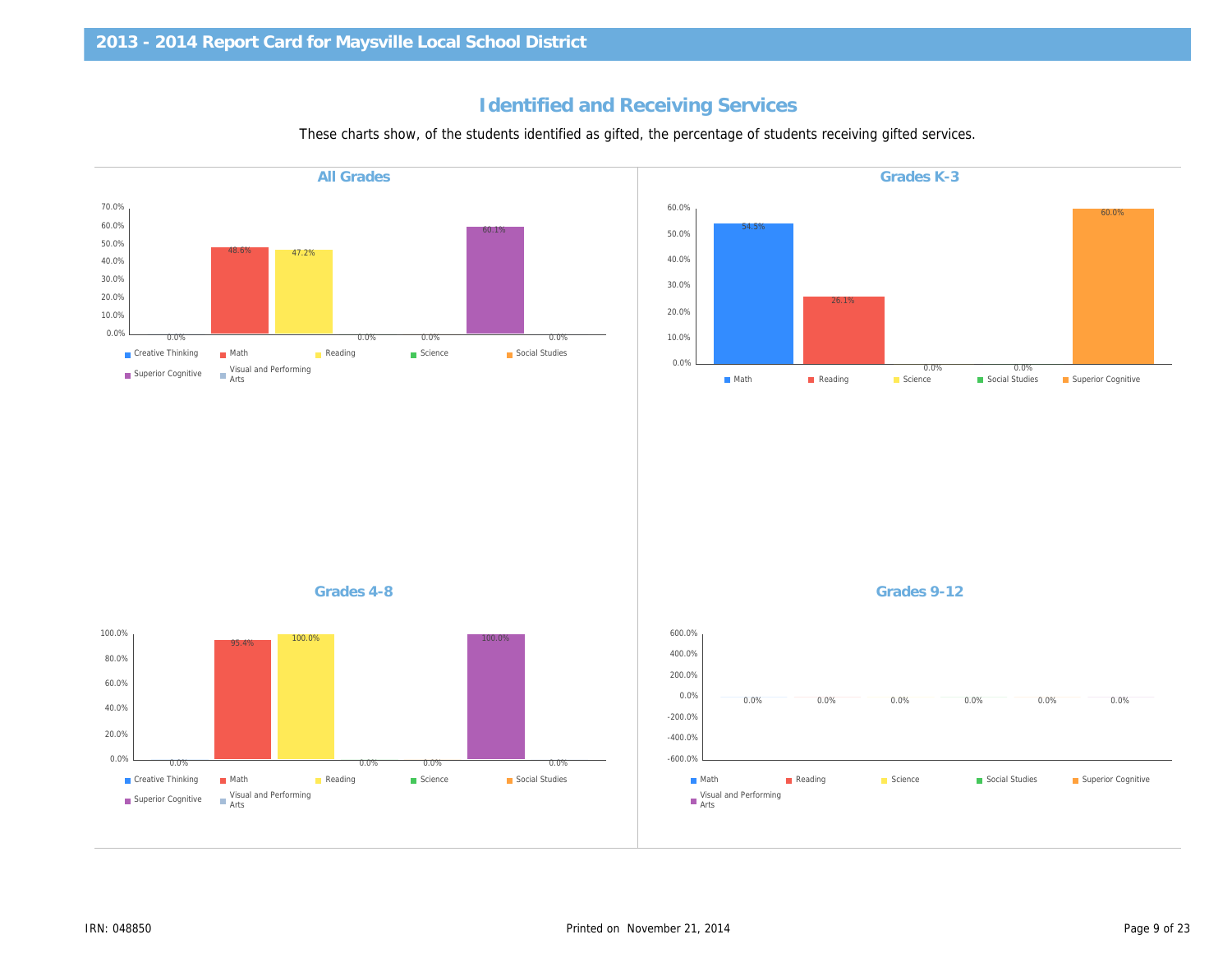| Screening                                                                                   | Accelerat                     |
|---------------------------------------------------------------------------------------------|-------------------------------|
| This chart shows the percentage of students screened for gifted abilities this school year. |                               |
|                                                                                             | Number of S<br>Accelerated S  |
|                                                                                             | 11                            |
|                                                                                             | Number of Wh<br>Accelerated S |
|                                                                                             | $\mathbf 0$                   |
|                                                                                             |                               |
|                                                                                             |                               |
|                                                                                             |                               |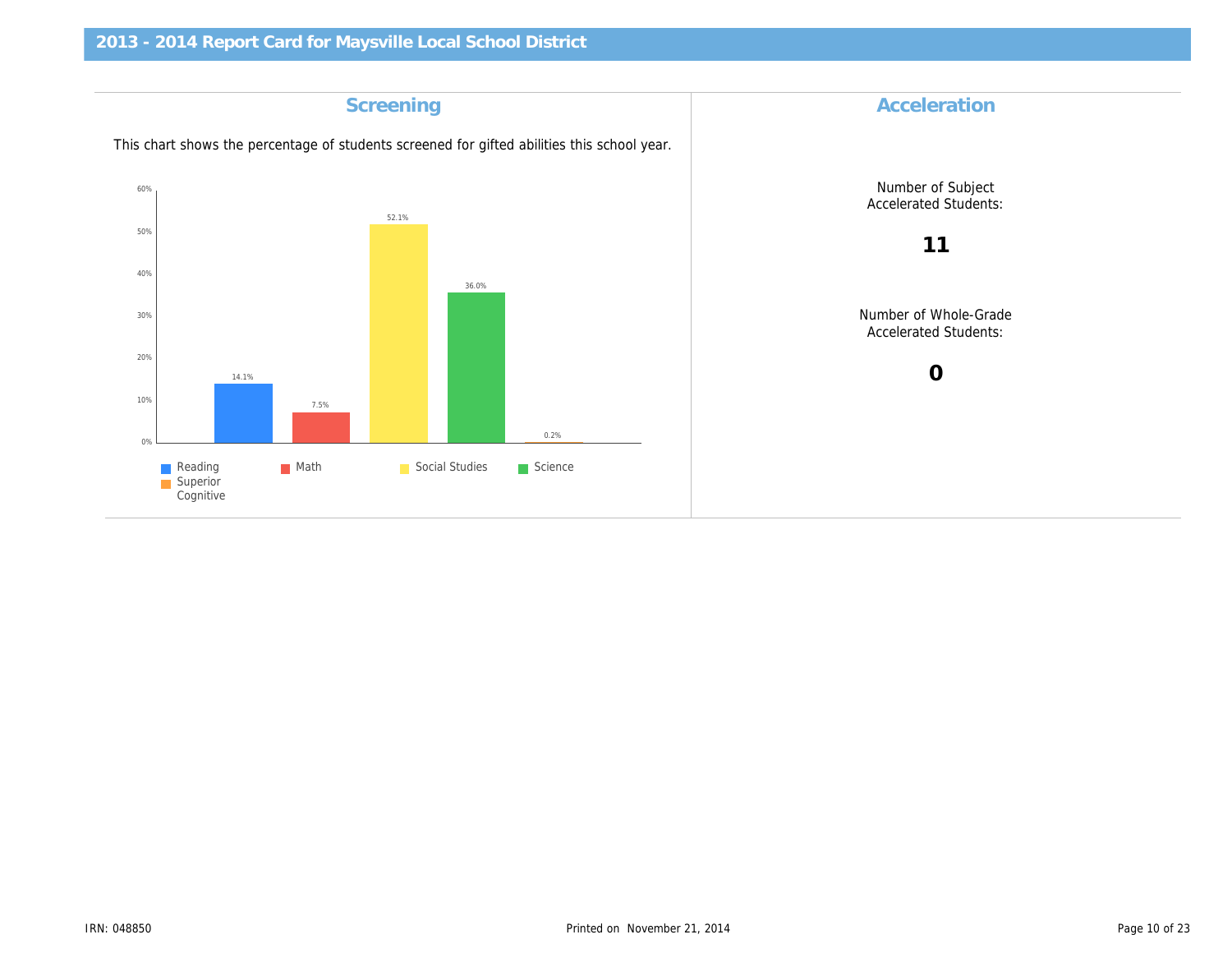# Progress

This is your district's average progress for its students in math and reading, grades 4-8. It looks at how much each student learns in a year. It answers the question – Did the students get a year's worth of growth? Did they get more? Did they get less?



| <b>GRADE</b> |  |
|--------------|--|
|              |  |
|              |  |

Overall

This measures the progress for all students in math and reading, grades 4-8.



GRADE Gifted Students

This measures the progress for students identified as gifted in reading, math, and/or superior cognitive ability.

D GRADE Students in the Lowest 20% in Achievement

### This measures the progress for students identified as the lowest 20%

statewide in reading and math achievement.



GRADE Students with Disabilities

This measures the progress for students with disabilities.

# **Coming** in 2015

### GRADE High School

A High School measure of progress will be reported in the 2014-15 school year.

### Progress Details

This table shows the Progress scores by test grade and subject, and includes up to

|                   | <b>Progress Sco</b> |                   |  |  |  |  |
|-------------------|---------------------|-------------------|--|--|--|--|
|                   | Reading             | <b>Mathematic</b> |  |  |  |  |
| <b>All Grades</b> | 1.38                | 2.64              |  |  |  |  |
| 4th Grade         | 2.84                | 6.19              |  |  |  |  |
| 5th Grade         | 0.01                | 3.16              |  |  |  |  |
| 6th Grade         | $-2.36$             | 0.25              |  |  |  |  |
| 7th Grade         | 0.49                | $-1.46$           |  |  |  |  |
| 8th Grade         | 1.07                | $-5.56$           |  |  |  |  |
|                   | <b>Test Grade</b>   |                   |  |  |  |  |

Although Progress scores are not assigned letter grades at this level of detail, the grading scale applied at the Overall (All Students, All Tests) level is:

| A =   | 2.00    |  |
|-------|---------|--|
| $B =$ | 1.00    |  |
| C =   | $-1.00$ |  |
| D =   | $-2.00$ |  |
| $F =$ | bela    |  |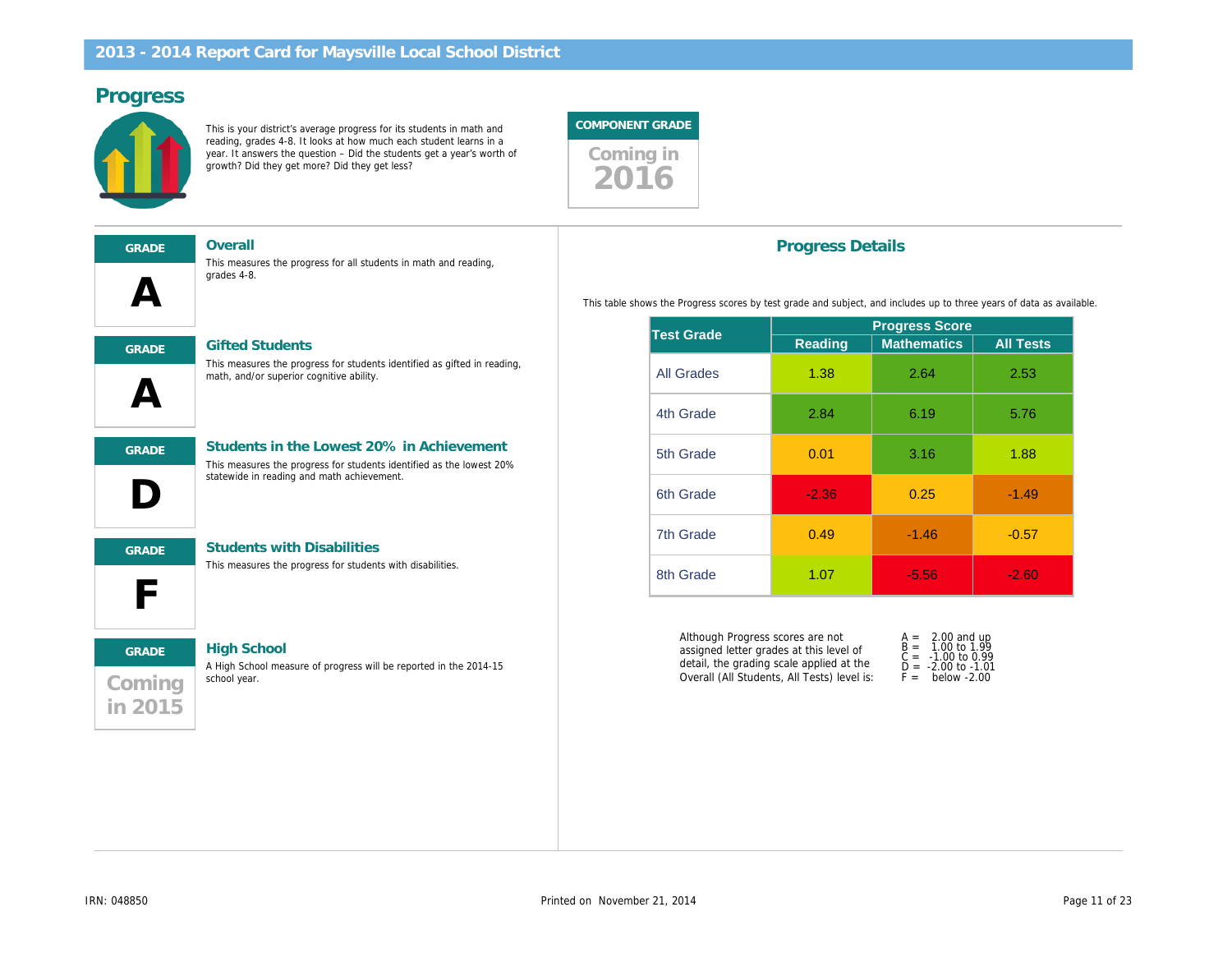

### Progress vs. Performance Index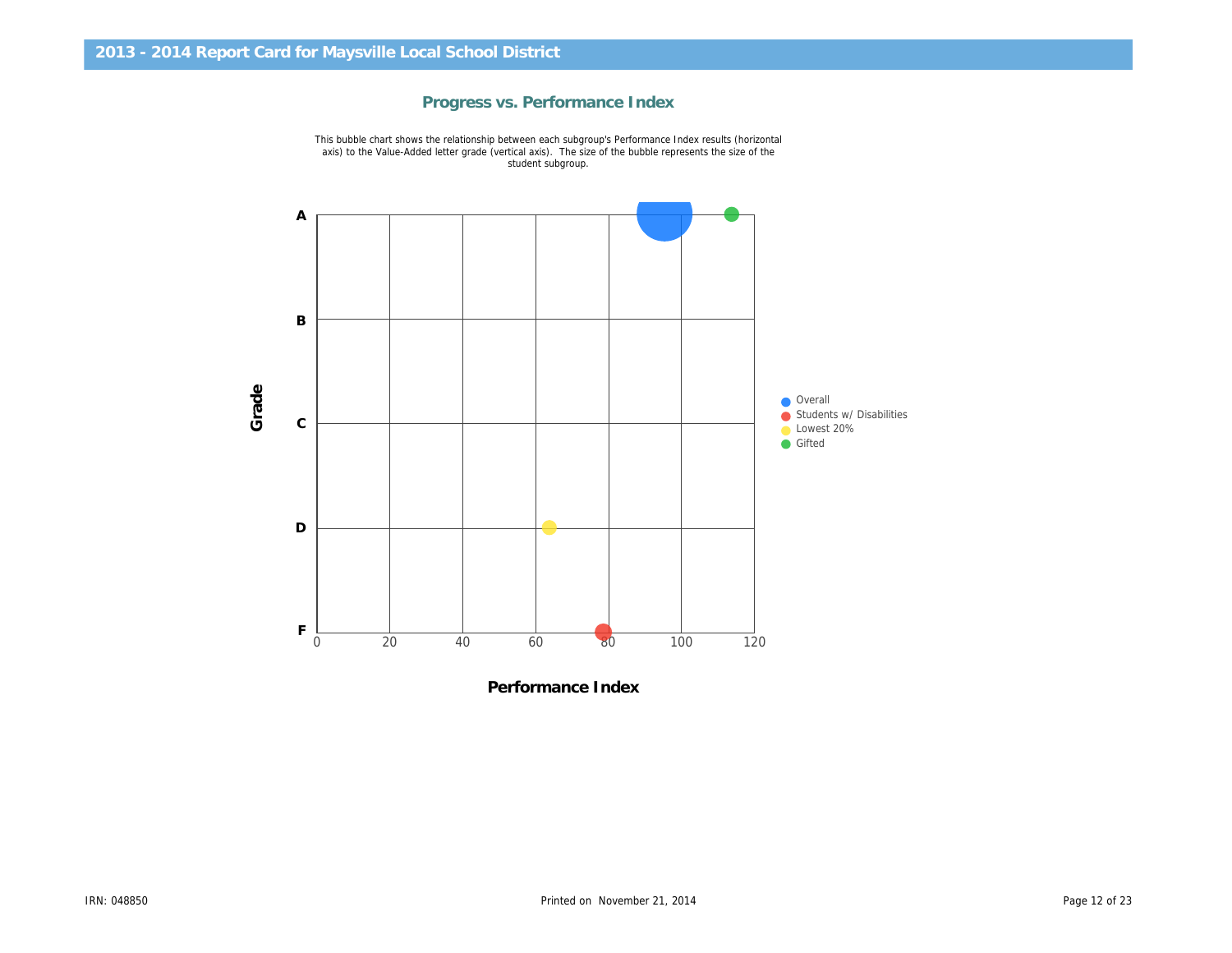# Gap Closing

This grade shows how well all students are doing in your district in reading, math, and graduation. It answers the question – Is every reading, main, and graduation. It answers the question to every student succeeding, regardless of income, race, ethnicity, or disability?

### COMPONENT GRADE





### GRADE Annual Measurable Objectives

that goal in reading, math and graduation – and emphasize any achievement gaps that exist between groups. The ultimate goal is for all groups to achieve at high levels. The ultimate goal is for all groups to achieve at hig Annual Measurable Objectives (AMOs) compare the performance of student groups to a state goal which is displayed as the red line in the following charts. These charts of the following charts of the red each group achieves

AMO Points



The red line on each graph identifies the Annual Measurable Objective. The 2014 AMO for Reading is 84.9%, for Math is 80.5%,<br>Subgroups with fewer than 30 students are not rated and do not appear on the graphs.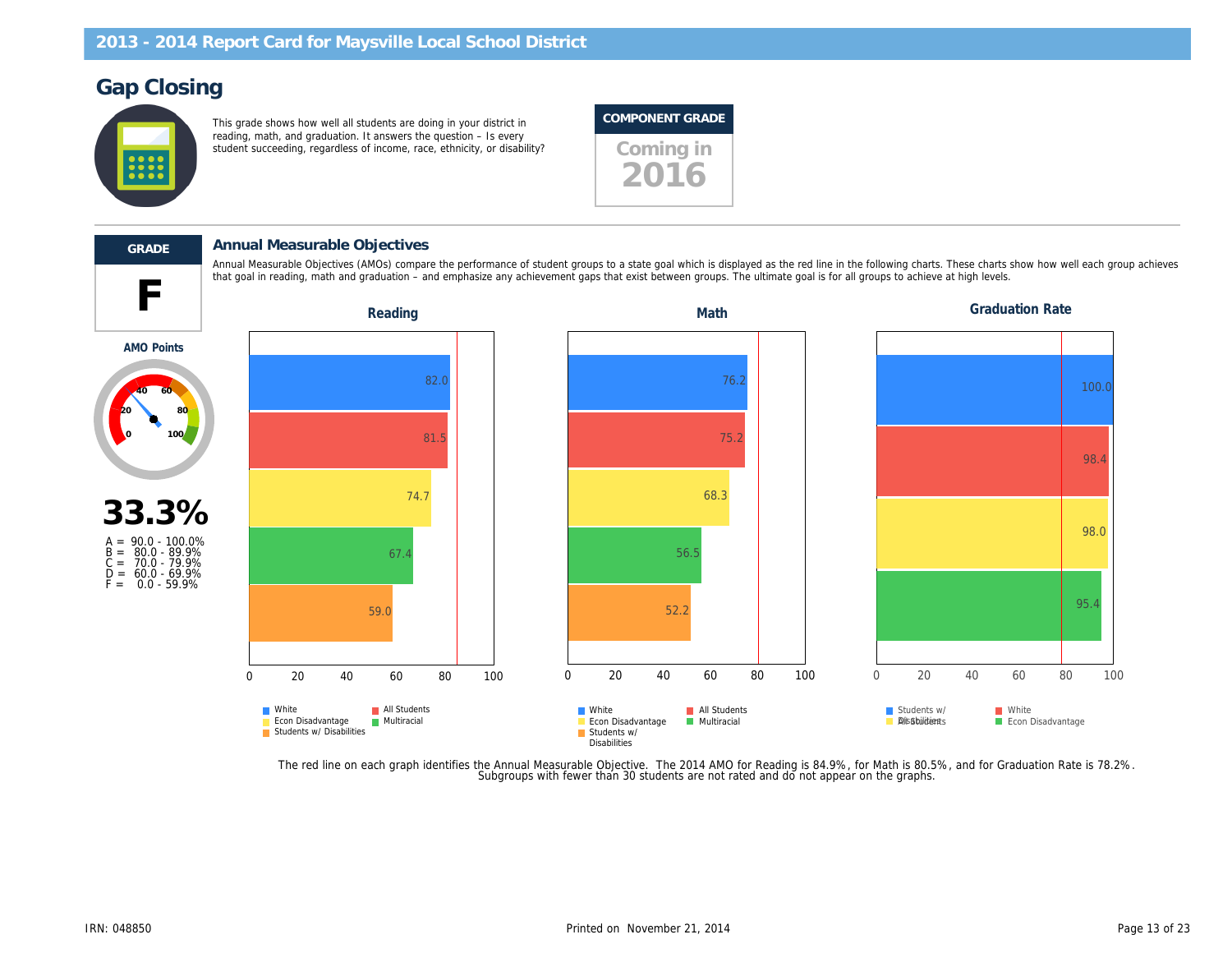# Graduation Rate

This grade represents the percentage of students whom entered the 9th grade and graduated 4 and 5 years later.



Coming in 2016

### 4-Year Graduation Rate

The 4-year graduation rate applies to the Class of 2013 who graduated within four years, i.e. students who entered the 9th grade in 2010 and graduated by 2013.



### 5-Year Graduation Rate

The 5-year graduation rate applies to the Class of 2012 who graduated within five years, i.e. students who entered the 9th grade in 2009 and graduated by 2013.



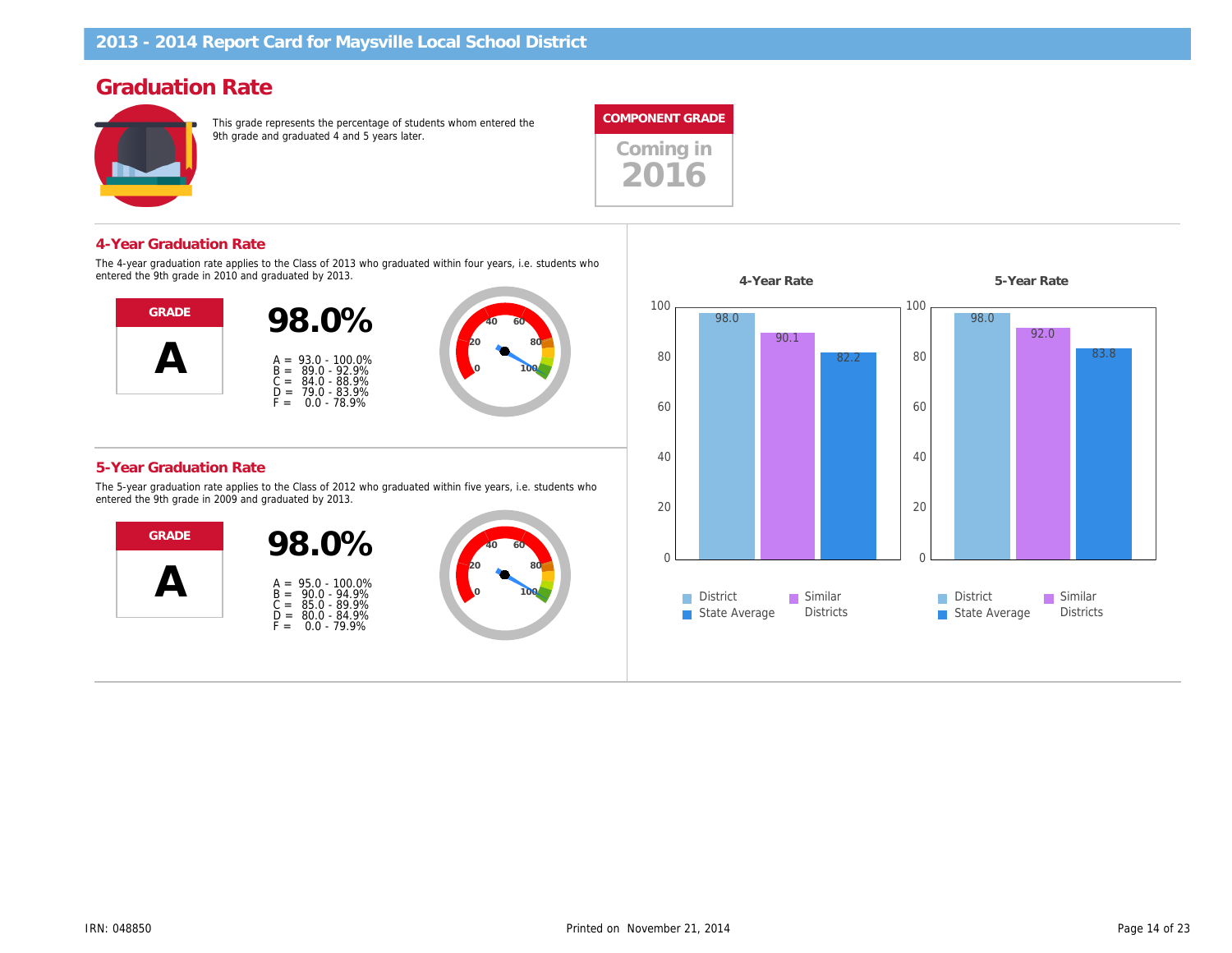Graduation Rate Trend

Note: The 5-year graduation rate does not appear in the final year of this graph because the necessary data is not yet available to calculate the 5-year rate for that school year.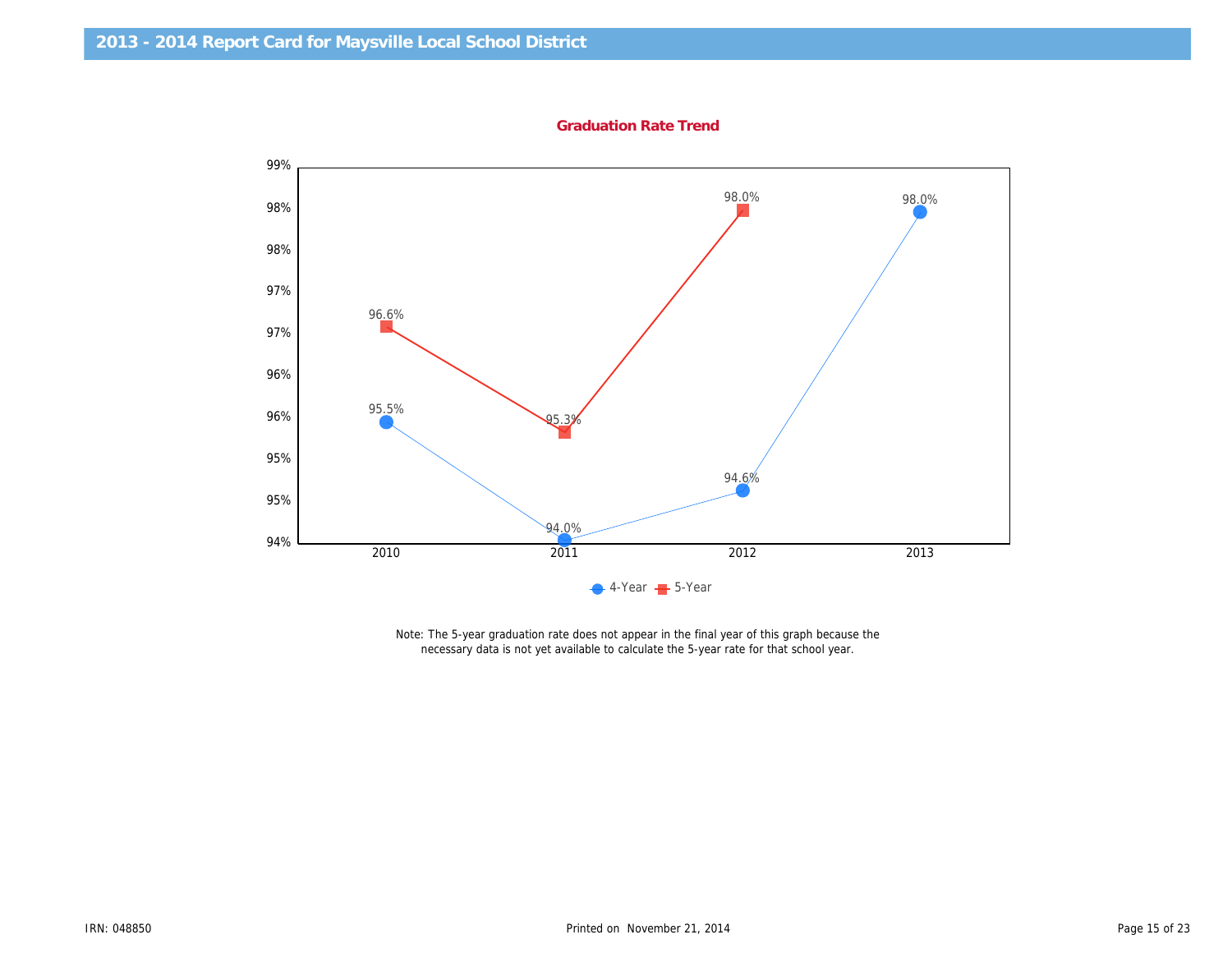# K-3 Literacy

This grade answers the question - Are more students learning to read in kindergarten through third grade?

# In Your District...

| Coming<br>Soon                                                                                                        | 59    | kindergarten students were not on-track<br>last year.          |
|-----------------------------------------------------------------------------------------------------------------------|-------|----------------------------------------------------------------|
| K-3 Literacy<br>Improvement                                                                                           | 25.4% | of those students improved to on-<br>track in 1st grade.       |
|                                                                                                                       |       |                                                                |
| 30.9%<br>63 out of 204                                                                                                | 42    | first grade students were not on-track<br>last year.           |
| The K-3 Literacy measure is<br>a new way to assess<br>reading progress in                                             | 21.4% | of those students improved to on-<br>track in 2nd grade.       |
| kindergarten through third                                                                                            |       |                                                                |
| grade students. This<br>measure is an important<br>component of Ohio's                                                | 48    | second grade students were not on-<br>track last year.         |
| commitment to early<br>literacy. This is not to be<br>confused with the Third                                         | 12.5% | of those students improved to on-<br>track in 3rd grade.       |
| Grade Reading Guarantee.                                                                                              |       |                                                                |
| which measures whether<br>third grade students are<br>able to read at a third<br>grade level. A number of             | 55    | third grade students were not on-track<br>this year.           |
| districts have identified<br>reporting errors with their<br>submitted data which will                                 | 76.4% | of those students reached proficiency<br>on the 3rd grade OAA. |
| affect the grades for all<br>districts. This grade will be<br>released as soon as it is<br>determined to be accurate. |       |                                                                |

### Details of Measure

COMPONENT GRADE Provisional Data

| Not On-Track at<br>Point A                                     |    |    | Improving to<br>at Po                            |
|----------------------------------------------------------------|----|----|--------------------------------------------------|
| Kindergarten Reading<br>Diagnostic, School<br>Year 2012 - 2013 | 59 | to | 1st Grade Rea<br>Diagnostic, Sd<br>Year 2013 - 2 |
| 1st Grade Reading<br>Diagnostic, School<br>Year 2012 - 2013    | 42 | to | 2nd Grade Rea<br>Diagnostic, Sd<br>Year 2013 - 2 |
| 2nd Grade Reading<br>Diagnostic, School<br>Year 2012 - 2013    | 48 | to | 3rd Grade Rea<br>Diagnostic, Sd<br>Year 2013 - 2 |
| 3rd Grade Reading<br>Diagnostic, School<br>Year 2013 - 2014    | 55 | to | 3rd Grade Rea<br>OAA, School<br>$2013 - 201$     |
|                                                                |    |    |                                                  |

Deduction for 3rd graders who did not pass OAA and w not on a Reading Improvement and Monitoring Plan

Totals 204

Coming in 2016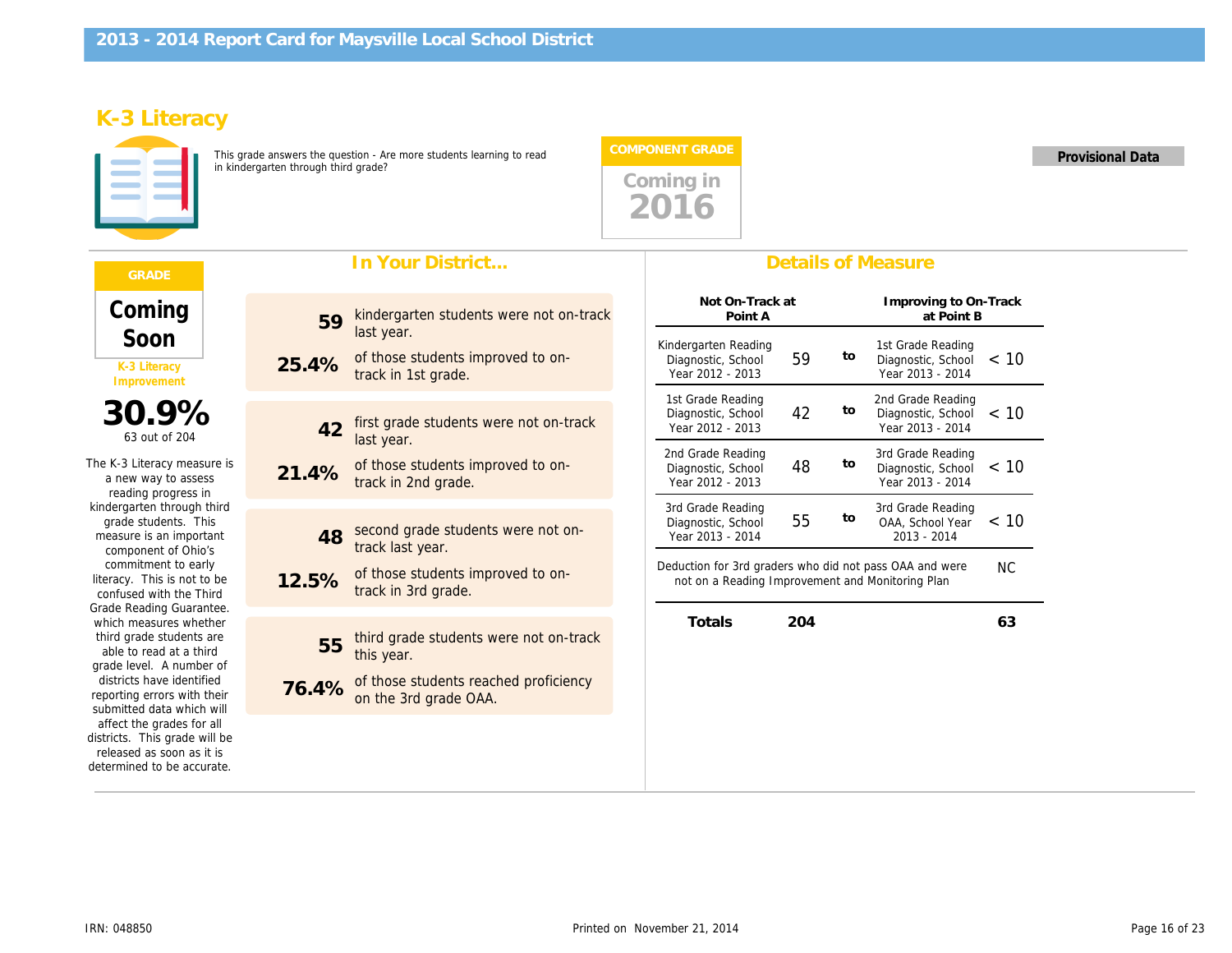| Percentage On-Track in Reading Diagnostic                                                    | Third Grade Reading Gr                                                                                                                                                                                                                                                                                                                                                                                                                                                                                                          |
|----------------------------------------------------------------------------------------------|---------------------------------------------------------------------------------------------------------------------------------------------------------------------------------------------------------------------------------------------------------------------------------------------------------------------------------------------------------------------------------------------------------------------------------------------------------------------------------------------------------------------------------|
|                                                                                              | Ohio's Third Grade Reading Guarantee ensure<br>reading before moving on to fourth grade. Scho<br>struggling readers in early grades. If a child ap<br>reading, the school will immediately start a Rea<br>Monitoring Plan. The program ensures that eve<br>support he or she needs to learn and achieve.<br>Students have multiple opportunities to meet p<br>meeting a minimum promotion score on the thi<br>in the fall and spring. Students have an additio<br>assessment in the summer, as well as a distric<br>assessment. |
|                                                                                              | How many third graders met the Third Grade<br>Guarantee requirements for promotion to 4th                                                                                                                                                                                                                                                                                                                                                                                                                                       |
| This chart shows the overall percentage of students that were on-track/not-on-track for each | How many third graders scored proficient on<br>test?                                                                                                                                                                                                                                                                                                                                                                                                                                                                            |
| grade level reading diagnostic in 2013-2014.                                                 |                                                                                                                                                                                                                                                                                                                                                                                                                                                                                                                                 |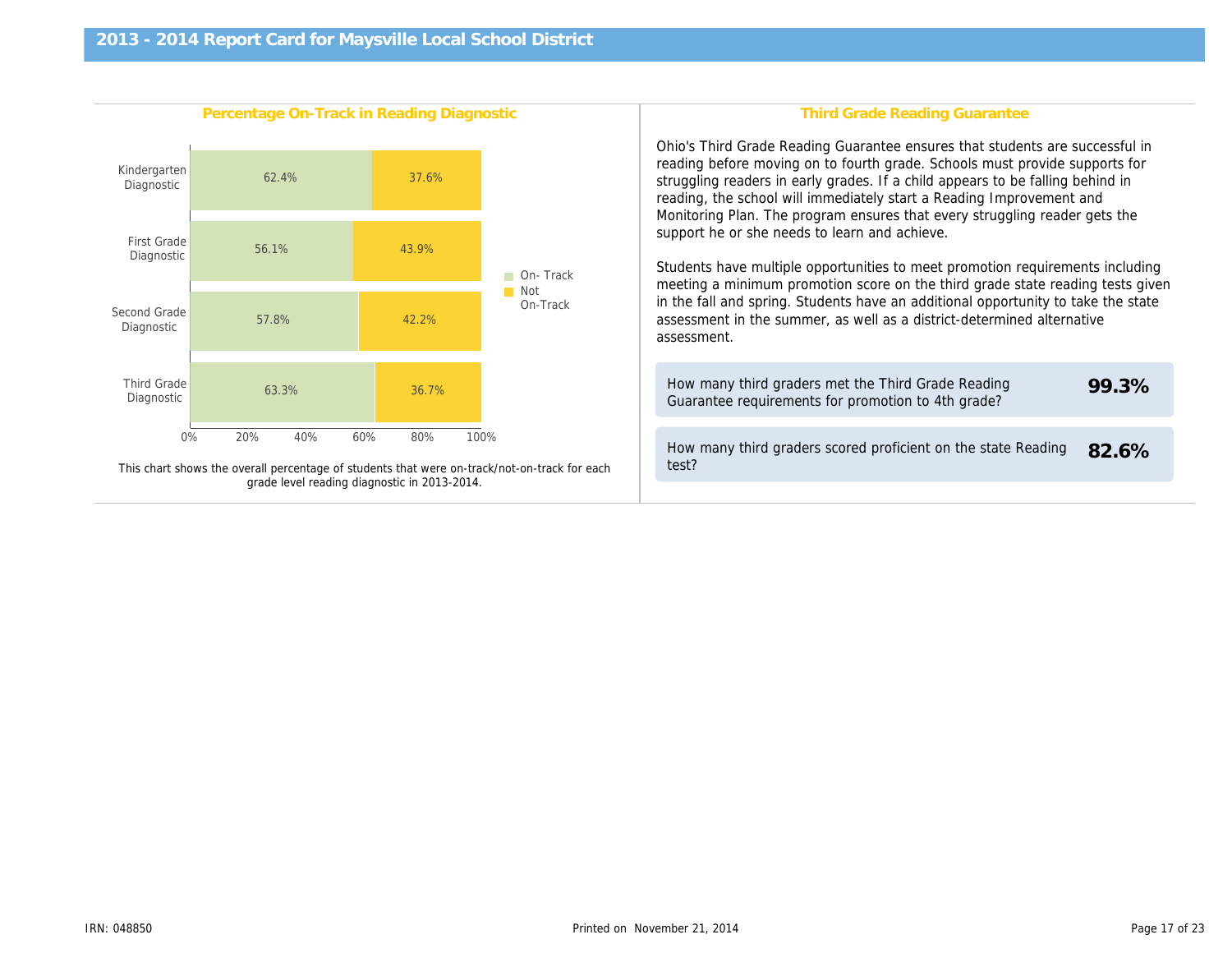How Prepared was Your 2013 Graduating Class?

# Prepared for Success

This grade answers the question – Are students who graduate from your district ready for college or a career? There are many ways to show that graduates are prepared. There are many ways to coming in



**Outcomes after High School G** 

Districts and schools have long-term impacts on str Success component provides information on how sc pathways of college and career success. It also prov do once they leave high school. What happens be indicator of how well schools are pr

The University System of Ohio provides district report high school graduates attending in-state, pub

Additional data on outcomes after high school are college graduation, demographics of college enrollee

Note: These data represent students in the 4-year graduation rate, i.e. students who entered 9th grade in 2010.

Data used in generating the ACT and SAT Remediation Free, AP Exam, IB Exam, and Dual Enrollment Credit measures for the 2013 graduating class were not re by districts. To confirm the information on this page and get a complete picture of the work your district is doing to prepare students for college and career succes

Honors Diploma

ACT: Participation

ACT: Remediation

SAT: Participation

SAT: Remediation

Free

Free

Industry-Recognized **Credential** 

Advanced Placement: Participation

AP: Exam Score of 3 or Better

Dual Enrollment Credit

International Baccalaureate

IB: Exam Score of 4 or Better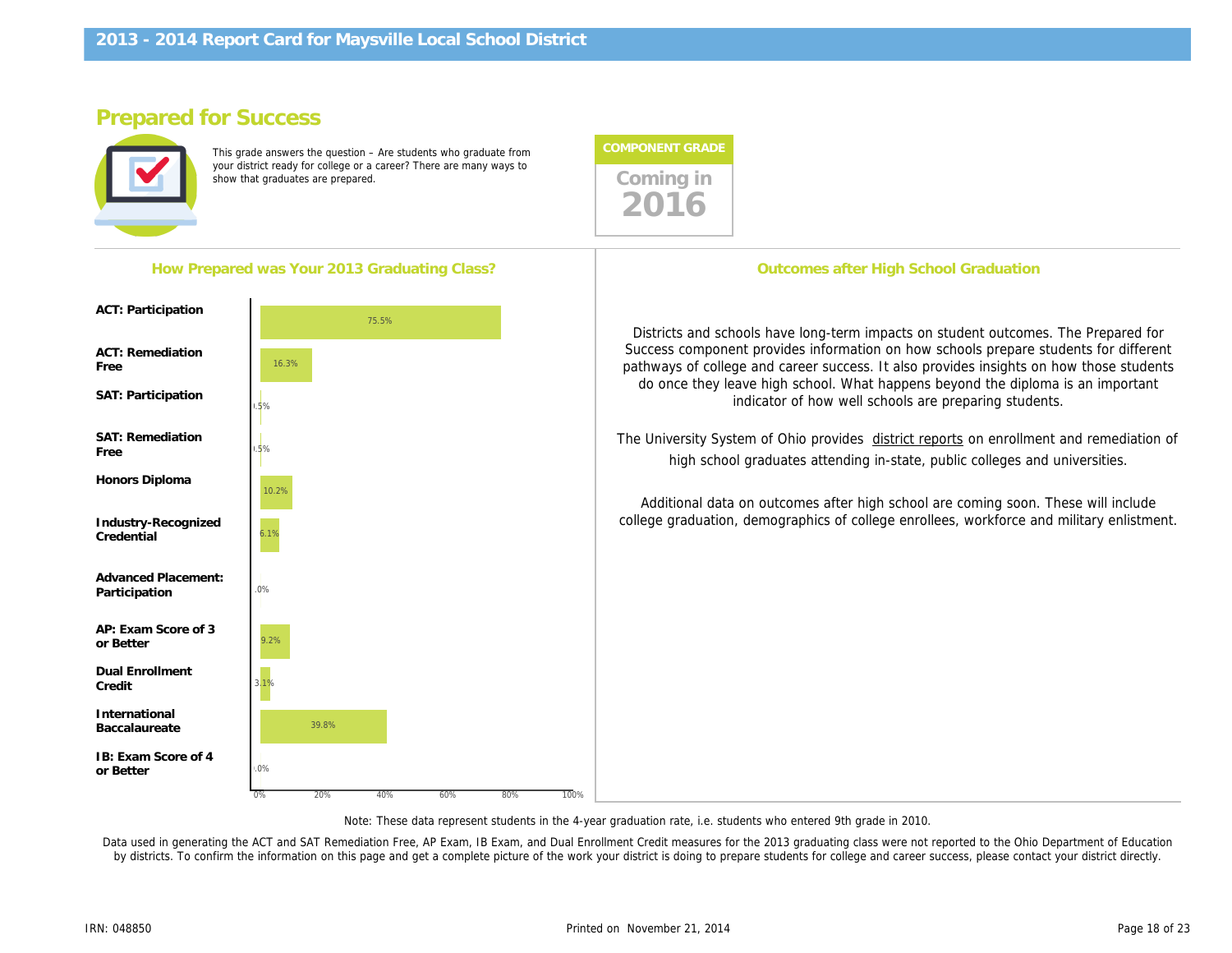Superintendent: Monte D. Bainter II

Address: 3715 Panther Dr County: Zanesville OH 43701-7086

Phone: (740) 453-0754 Muskingum

Directory information current as of the 2013-2014 Report Card publication date

# Your District's Students

| Average<br>Daily<br>Enrollment: |                                   | <b>Enrollment by Subgroup</b> |              |
|---------------------------------|-----------------------------------|-------------------------------|--------------|
|                                 |                                   |                               |              |
| 2,268                           |                                   | Enrollment #                  | Enrollment % |
|                                 | Am. Indian / Alaskan Native       | <b>NC</b>                     |              |
|                                 | Asian or Pacific Islander         | <b>NC</b>                     |              |
| Number of                       | Black, Non-Hispanic               | 39                            | 1.7%         |
| Limited                         | Hispanic                          | 15                            | 0.7%         |
| English                         | Multiracial                       | 88                            | 3.9%         |
| Proficiency                     | White, Non-Hispanic               | 2,121                         | 93.5%        |
| <b>Students</b>                 | <b>Students with Disabilities</b> | 470                           | 20.7%        |
| Excluded from                   | Economically Disadvantaged        | 1,455                         | 64.2%        |
| Accountability                  | Limited English Proficiency       | NC.                           |              |
| Calculations:                   | Migrant                           | N <sub>C</sub>                |              |
|                                 |                                   |                               |              |

--

NC = Not Calculated because there are fewer than 10 in the group

Enrollments of less than 1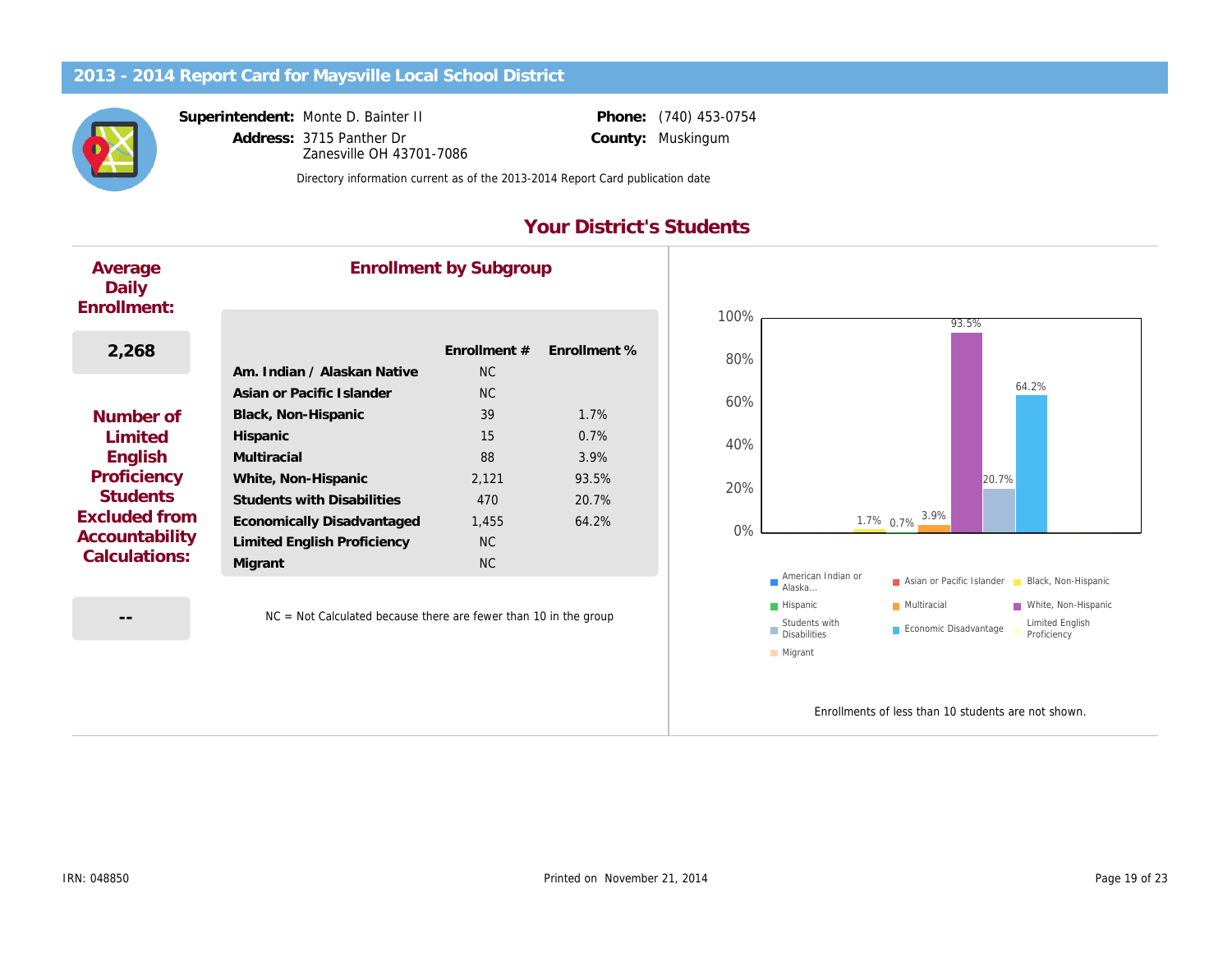| Attendance      |
|-----------------|
|                 |
|                 |
| Attendance Rate |
| 94.8%           |
| N <sub>C</sub>  |
| <b>NC</b>       |
| 95.4%           |
| 94.0%           |
| 94.1%           |
| 94.9%           |
| 94.7%           |
| 94.1%           |
| <b>NC</b>       |
| <b>NC</b>       |
| 95.1%           |
| 94.6%           |
|                 |

NC = Not Calculated because there are fewer than 10 in the group

Attendance Rate is not shown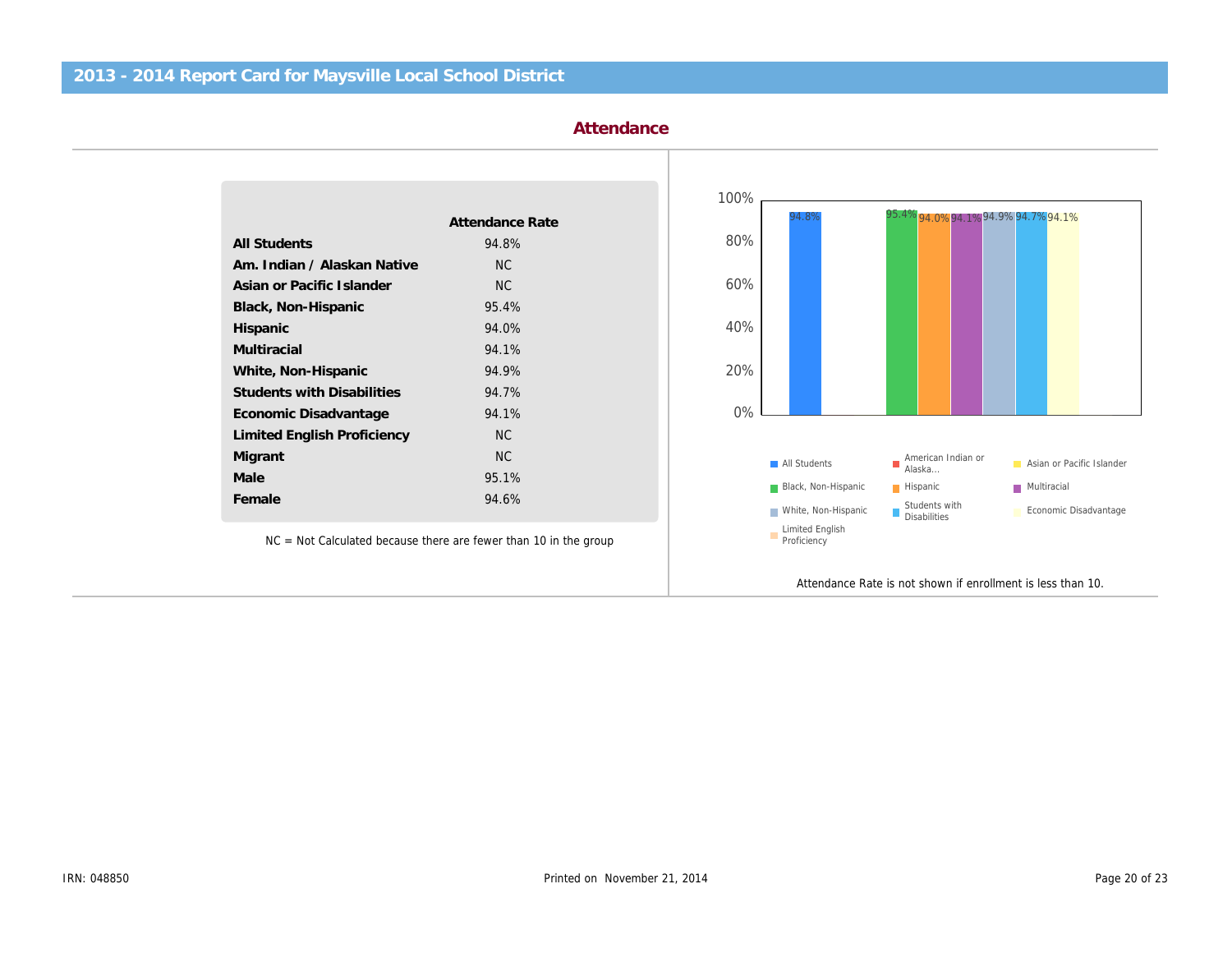|                                   | District Mobility % |
|-----------------------------------|---------------------|
| <b>All Students</b>               | 10.5%               |
| Am. Indian / Alaskan Native       | <b>NC</b>           |
| Asian or Pacific Islander         | <b>NC</b>           |
| Black, Non-Hispanic               | 22.7%               |
| Hispanic                          | 27.8%               |
| Multiracial                       | 14.0%               |
| White, Non-Hispanic               | $10.0\%$            |
| <b>Students with Disabilities</b> | 13.1%               |
| Economically Disadvantaged        | 13.2%               |
| Limited English Proficiency       | <b>NC</b>           |
| Migrant                           | ΝC                  |
|                                   |                     |

NC = Not Calculated because there are fewer than 10 in the group

This chart shows the percentage of stu into or out of the district, did not spend within the di

Mobility Rates by Subgroup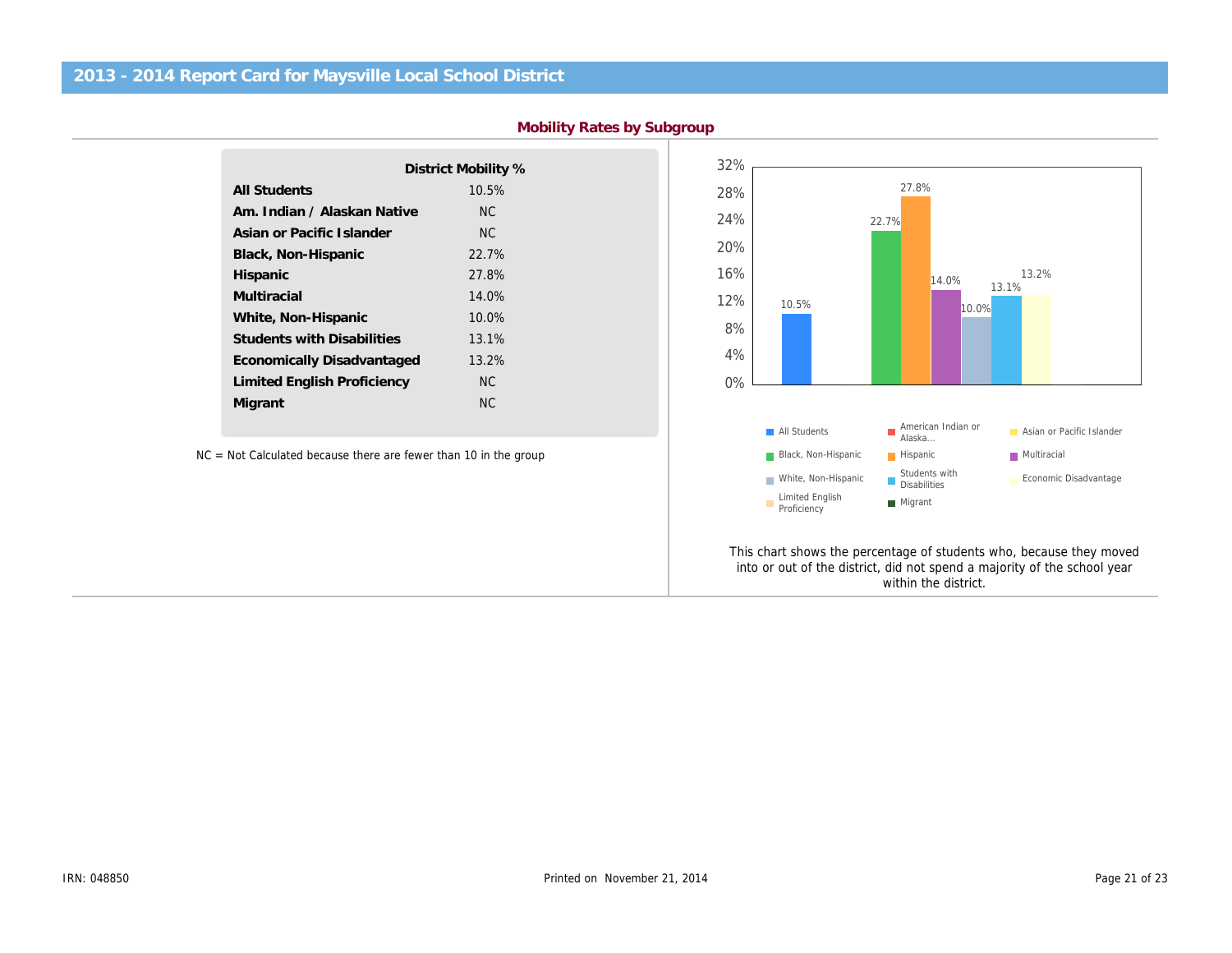|                                                                                                                                                                           | <u>i vui Divulive Tuuvilulu</u>       |                                |                        |  |  |
|---------------------------------------------------------------------------------------------------------------------------------------------------------------------------|---------------------------------------|--------------------------------|------------------------|--|--|
|                                                                                                                                                                           | All Schools in the<br><b>District</b> | <b>High Poverty</b><br>Schools | Low Poverty<br>Schools |  |  |
| Percentage of teachers with at least a Bachelor's Degree                                                                                                                  | 100.0                                 | 100.0                          | 0.0                    |  |  |
| Percentage of teachers with at least a Master's Degree                                                                                                                    | 63.9                                  | 11.7                           | 0.0                    |  |  |
| Percentage of core academic subject and elementary<br>classes not taught by Highly Qualified Teachers                                                                     | 0.1                                   | $\mathbf 0$                    | $- -$                  |  |  |
| Percentage of core academic subject and elementary<br>classes taught by properly certified teachers                                                                       | 97.3                                  | 96.7                           |                        |  |  |
| Percentage of core academic subject elementary and<br>secondary classes taught by teachers with temporary,<br>conditional or long-term substitute certification/licensure | 0                                     | $\mathbf 0$                    | --                     |  |  |

A district's high poverty schools are those ranked in the top quartile based on the percentage of the district's economically disadvantaged students. Low-poverty schools are those ranked in the bottom quartile based on the percentage of economically disadvantaged students. A district may have buildings in both quartiles, in just one quartile, or in neither quartile.

NC = Not Calculated because there are fewer than 10 in the group

### Wellness and Physical Education

Partio Physi Pilot

Your District's Teachers

| The extent to which students are successful in | Compliance with the federal    | Elected to     |
|------------------------------------------------|--------------------------------|----------------|
| meeting the benchmarks contained in Ohio's     | requirement for implementing a | administer BMI |
| physical education standards                   | local wellness policy          | screening      |

Moderate Success